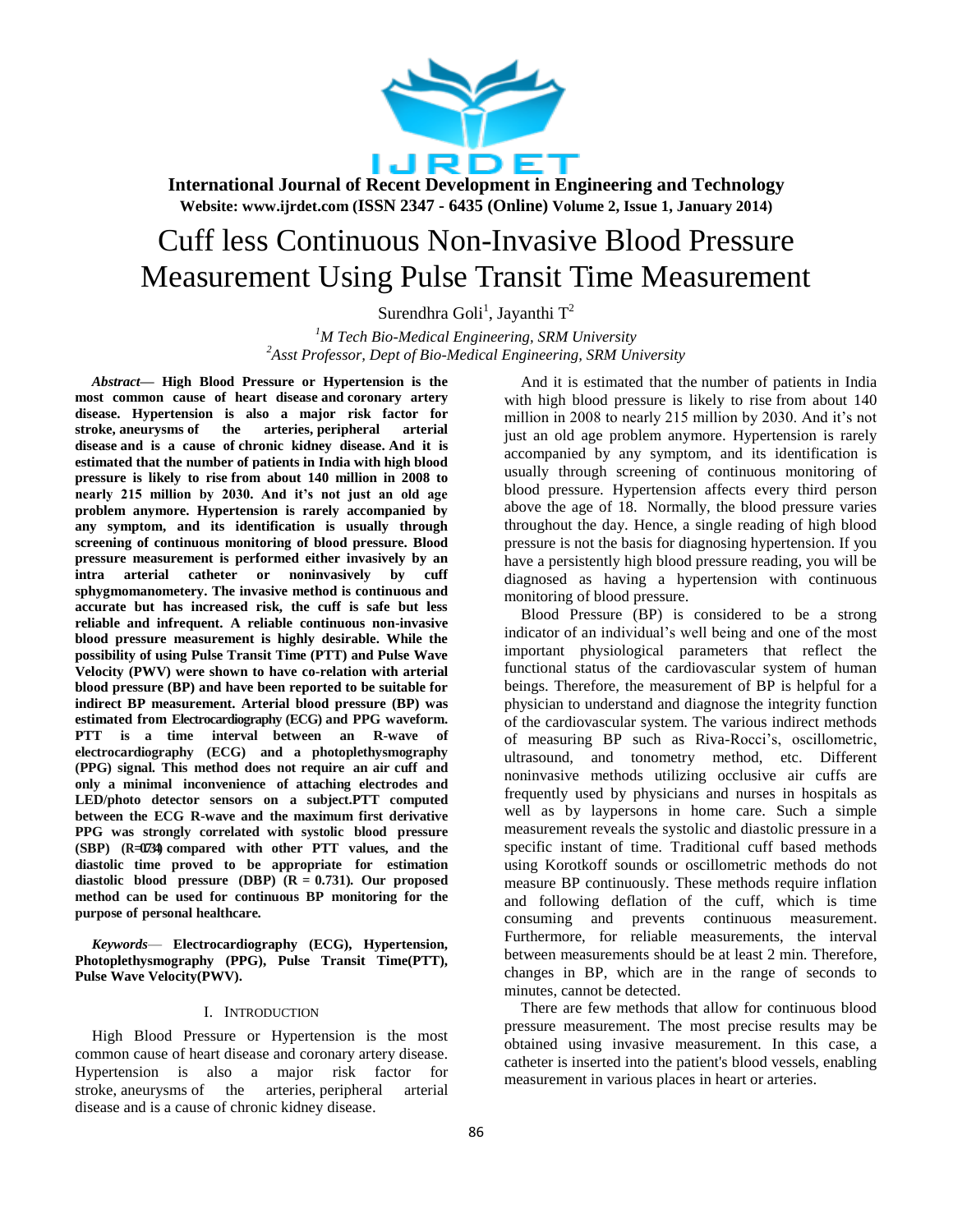

Moreover, a precise pulse wave shape is provided. This measurement requires highly skilled personnel, special instrumentation and time consuming preparation of the patient. It is very uncomfortable, stressful and potentially dangerous due to its invasive catheter. Therefore, it is only used in cases of critically ill patients, when advanced diagnostics is necessary. Two methodically different methods of non-invasive and continuous BP measurement are available and work in practice, the method after Penaz using a finger cuff and the more recently introduced method using pulse transit time (PTT).

PTT is defined as the time it takes the pulse wave to travel between two arterial sites within the same cardiac cycle. This time is related to the propagation velocity of the pulse wave. The pulse wave travels along with the elastic arterial walls. The physiological reason for the elastic nature of the arterial wall is to buffer the pulsatile ejection of blood from the heart and to provide constant flow in the capillary beds. The pulse wave velocity (PWV) can describe the state of the artery. The speed at which the arterial pressure wave travels is directly proportional to blood pressure (BP) [1]. The pulse wave velocity is measured by measuring PTT, which refers to the time interval between two pulse waves propagating in the same cardiac cycle from separate arterial sites [2]. PTT can be measured by recording the time interval between passages of arterial pulse wave at any two consecutive arterial points or time interval between the dual mode PPG signals recording from earlobe and finger [4, 5]. The PTT is obtained by measuring the time between the R peak of ECG and systolic peak of the pulse [2]. The ECG signal provides health status of the heart and heart rate while PTT can be used as an index of arterial stiffness, which is recognized as a major determinant of cardiovascular diseases.

The aim of the present study was to develop a PWV–BP function on the basis of the physiological properties of arterial walls and to check if a one-point calibration of the PWV–BP relation offers an adequate measure of the Blood Pressure.



**Figure 1. The Definition of PTT[8]**



**Figure 2. Measurement sites of the ECG and PPG signals[11]**

#### II. METHODS AND MATERIALS

#### *A. Apparatus*

Data is collected from the multipara recording system from RMS medical system POLYRITE-D. This is used to conduct the most widely studied responses on humans and animals in Physiology, Pharmacology labs & Educational Institutions and Research Centers. Analysis of the acquired data is possible online as well as offline. RMS system covers the Cardiovascular, Muscular, Neurophysiology and Autonomic Nervous System Studies.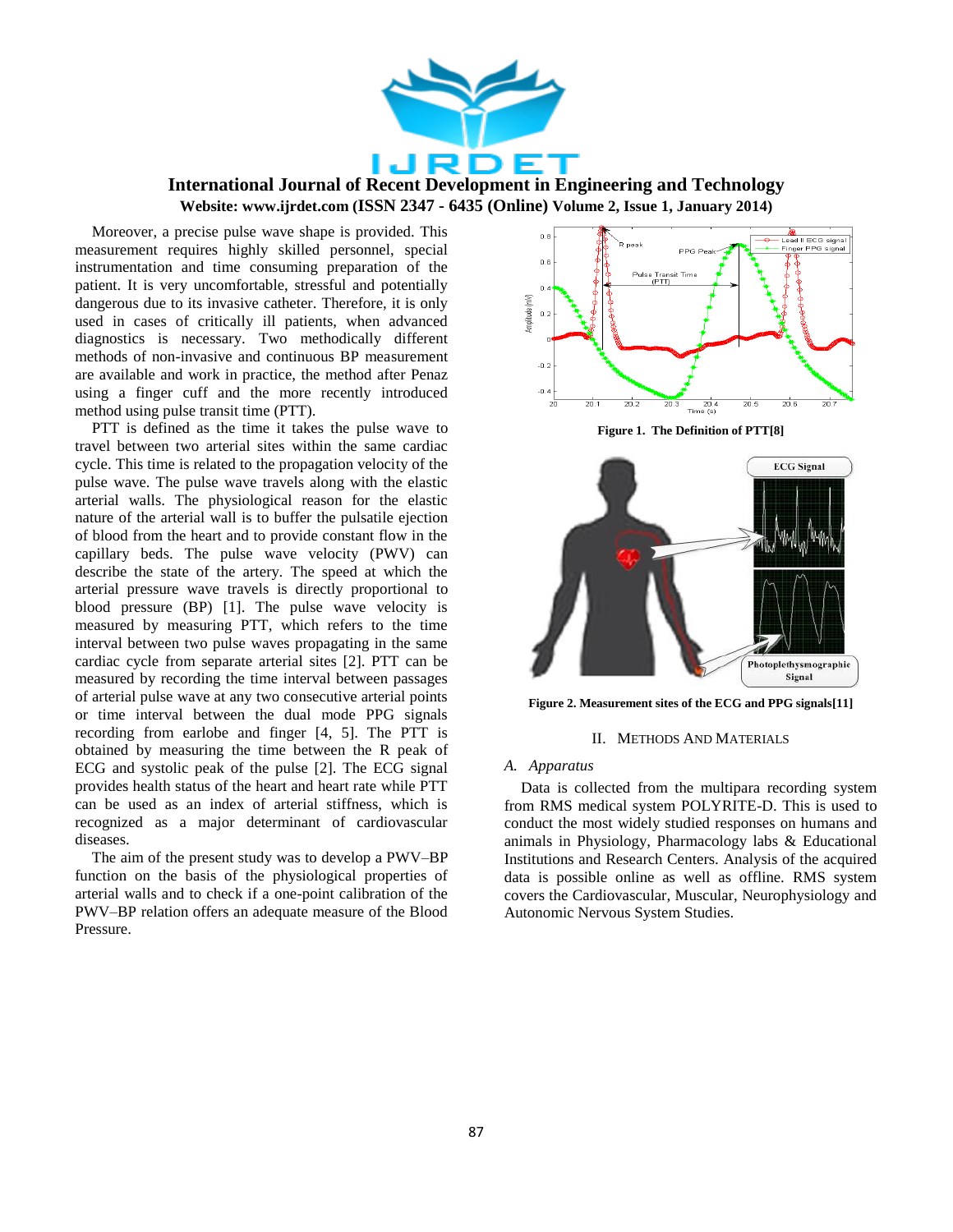

These having the advanced features like File compatibility with other applications like MS excel. Heart rate variability analysis, Pulse analysis, ECG analysis, Respiration analysis and Wave overlap facility and FFT function. For data transferring like Data archiving on CD, Data Comparison are available. For photoplethysmographic measurements a reflective type sensor unit has been used TIL78 (IR LED) and TIL32 (Photodiode) with peak spectral response at wavelength of 940 nm. Lead II ECG is selected for measuring and Electro Touch electrodes were used. The signal has been digitized and transmitted to PC using USB interface. Once the data have been acquired and received, offline processing was done using MATLAB. BP was measured for all the subjects by automatic Digital BP monitor (Model: Omron BP Monitor Upper Arm HEM-7201).

#### *B. PTT Calculation*

Once the data is collected, the below algorithm is used to analyze the data. PTT calculation since it is the time interval between adjacent peak points of ECG and PPG in the same cardiac cycle. To calculate true PTT, peak points for ECG & PPG are sequenced by occurrence time. Points with same sequence are paired to calculate time interval. Normally the healthy subjects' PTT value is within a certain range from 70 to 200 ms, thus it can be used to discriminate abnormal cases.



**Figure 3. Peak finding Flow chart**.

## *C. ECG R-Peak Detection*

R-spike detection of electrocardiographic data can be accomplished through a variety of methodologies. Due to the distinct nature of the waveform, implementing filtering techniques (usually band-pass since the typical frequency components of a QRS complex range from about 10Hz to 25Hz) with relatively simple decision parameters (such as threshold and local peak determination) are often sufficient for detection. Low pass filtering of the ECG waveform is very helpful in the elimination of undesired high frequency noise components. Additional high-pass filtering of the ECG waveform (thus creating a band-pass filter) is helpful in attenuating such signal components as motion artifact, Pwaves, T-waves, and baseline drift. This technique appears to be the most commonly used for R-spike detection in the continuous and noninvasive measurement of blood pressure through PTT.

The 'R peak' detection routine first looks for a change from positive to negative differences and then checks that the size of the change is larger than a set threshold. If these conditions are met the interval at which the change occurred is marked as an R peak. Once the R peaks are identified, the program can then go on to calculate the heart rate by checking the period between successive R peaks.

#### *D. PPG Peak Detection*

For PPG peak detection, the input to the program is PPG samples which were recorded using the acquisition circuit. We are first setting a threshold and then searching for peaks above the set threshold. The program first looks for a change from positive to negative differences and then checks that the size of the change is larger than the set threshold. Whenever these conditions are met a PPG peak is thus detected, the program stores the interval at which it was detected. Once the PPG peaks are thus detected the pulse rate is calculated using the interval between two successive PPG peaks.

#### III. BLOOD PRESSURE ESTIMATION

Due to the effectiveness of the non-invasive applications PTT-based blood pressure estimation, it is employed to the data from collected from subjects. The collected database includes signals and periodic measurements obtained from the Polyrite D multipara monitor. The data are recorded continuously, and the information of the patients can also be provided, such as gender and age. Continuous ECG, PPG are available, and blood pressure is recorded by the Non-invasive way.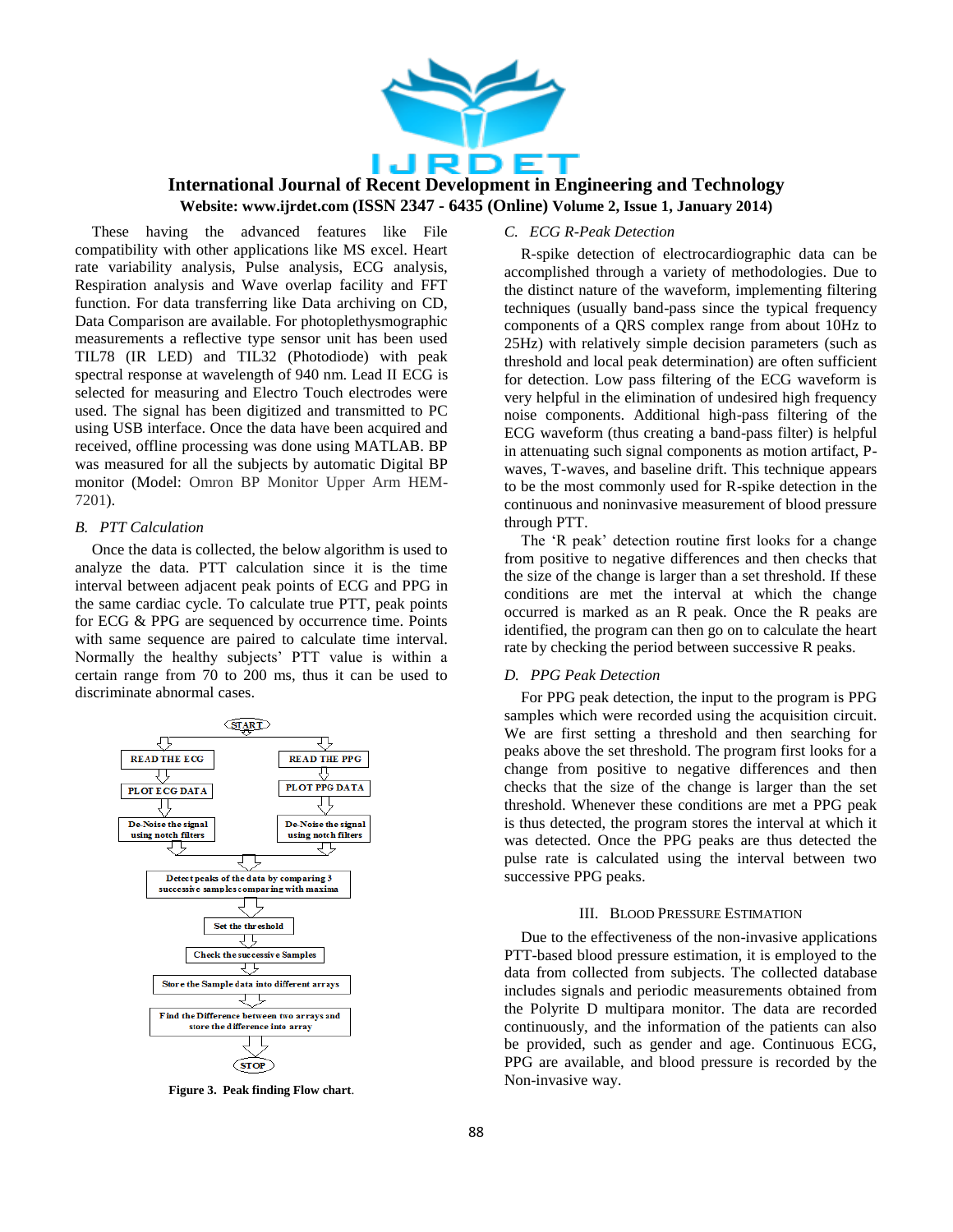

The algorithm is applied on the data collected from subjects to obtain the filtered ECG and PPG. Then, R wave peaks of ECG and characteristic points of PPG are detected. Different PTTs are calculated and used to estimate Pulse wave velocity (PWV). Since PTT & PWV is highly related to blood pressure, the model for each individual is linearised as:

$$
BP = a *PWV + b.
$$

#### *A. Coefficient Calibration*

When the PTT values are detected, the Pulse wave velocity is calculated and using this parameters original calibration is performed firstly when the method is used for blood pressure estimation. About 20 values of PTT are required for the original calibration for acceptable outcome. Least Square algorithm is a prevalent statistical method that has been widely employed in many applications. It minimizes the sum of the squares of the errors to achieve the proximal values. The original calibration in our work is accomplished through Least Square method. The procedure is stated as follows.

The unknown coefficients *a* and *b* are gathered into the matrix

$$
\beta = \begin{bmatrix} a \\ b \end{bmatrix}
$$

For SBP and DBP respectively. We collect the blood pressure and PWV into matrices



Where *n* denotes the *n*th measurement.

Least Square algorithm is employed to determine the unknown coefficients *a* and *b*, which is considered as the calibration process. As the blood pressure values are available along the collected data, the estimated blood pressure results by the PTT & PWV-based method can be compared with the actual blood pressure values.

#### IV. RESULTS AND DISCUSSIONS

A software code was written in Matlab. Turning point method was used for ECG QRS detection and threshold method was used for PPG peak detection.

This program takes the ECG and PPG signals as input and finds Pulse transit time based on which blood pressure is calculated for each heart beat. Data from patients were acquired using this device and its working was validated. The device was found to be working within the set limits and acceptable accuracy levels. The data for analysis was taken from 11 different subjects. These subjects are of age group between 22-45 years, and in the Height range of 152- 172cms and weight range of 41-89Kgs. All the individuals are healthy in all aspects of physiological parameters. All the results were taken when the subjects were in rest condition.



**Figure 4. Snapshot from MATLAB with ECG and PPG signal as input and its peaks detected**

The following table gives us the information regarding the data collected from various subjects for the calculation of PWV from the resultant PTT values obtained from the code developed.

| <b>Table I</b>                                |
|-----------------------------------------------|
| Tabulated results for measured PWV using PTT. |
|                                               |

| <b>Subject</b> | Age/Gender | Height | <b>PTT</b> | <b>PWV</b> |
|----------------|------------|--------|------------|------------|
|                |            | (cm)   | (msec)     | (cm/sec)   |
| Subject 1      | 45/M       | 165    | 78         | 1057.692   |
| Subject 2      | 32/F       | 157    | 81         | 969.136    |
| Subject 3      | 32/F       | 155    | 73         | 1061.644   |
| Subject 4      | 32/F       | 152    | 67         | 1134.328   |
| Subject 5      | 28/F       | 164    | 85         | 964.706    |
| Subject 6      | 26/F       | 149    | 73         | 1020.548   |
| Subject 7      | 22/F       | 158    | 84         | 940.476    |
| Subject 8      | 22/F       | 152    | 74         | 1027.027   |
| Subject 9      | 22/M       | 165    | 79         | 1044.304   |
| Subject 10     | 23/F       | 172    | 78         | 1102.564   |
| Subject 11     | 25/M       | 168    | 69         | 1217.391   |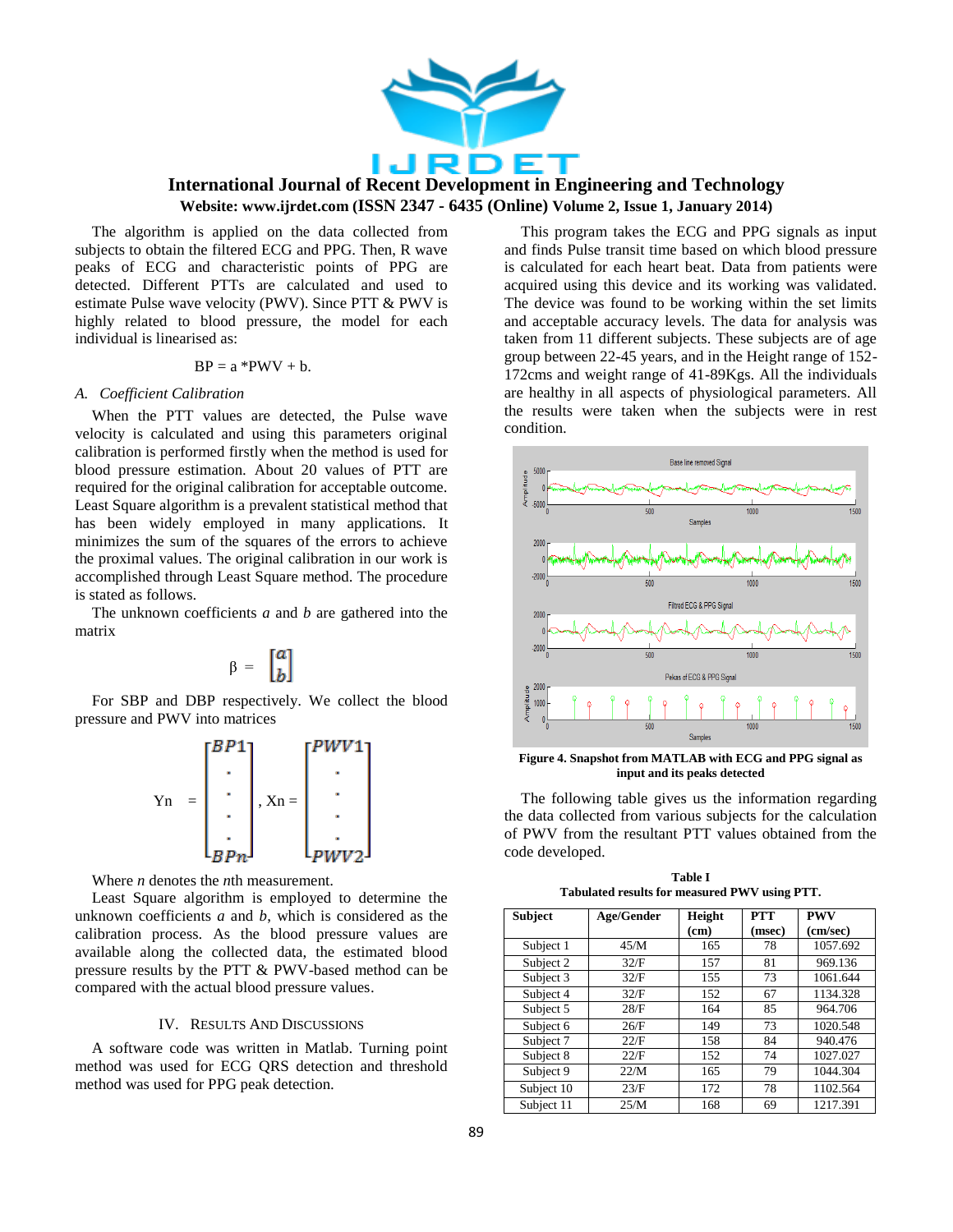

Least Square algorithm is employed to determine the unknown coefficients *a* and *b*, which is considered as the calibration process. As the blood pressure values are available along the collected data, the estimated blood pressure results by the PTT & PWV-based method can be compared with the actual blood pressure values. The error mean, error standard deviation and correlation coefficient are presented.

For Systolic Blood Pressure the linear regression coefficients a and b are





**Figure 5. Linear Regression Curve between Measured SBP and Pulse wave velocity**

Linear Equation for Finding SBP is Systolic Blood Pressure  $(Y) = 0.05089855 X + 62.5590972$ 

**Table II Results for the Measured SBP and Estimated SBP and error**.

| <b>Subject</b> | <b>PWV</b><br>(cm/sec) | <b>Measure</b><br>d SBP | <b>Estimate</b><br>d SBP | Diff b/w<br>M-SBP            |
|----------------|------------------------|-------------------------|--------------------------|------------------------------|
|                |                        | (mmHg)                  | (mmHg)                   | & E-<br><b>SBP</b><br>(mmHg) |
| Subject 1      | 1057.692               | 125                     | 116.394                  | $-8.605$                     |
| Subject 2      | 957.317                | 115                     | 111.285                  | $-3.714$                     |
| Subject 3      | 1061.644               | 110                     | 116.595                  | 6.595                        |
| Subject 4      | 1101.449               | 122                     | 118.621                  | $-3.378$                     |
| Subject 5      | 964.706                | 118                     | 111.661                  | $-6.338$                     |
| Subject 6      | 1006.757               | 107                     | 113.801                  | 6.801                        |
| Subject 7      | 940.476                | 110                     | 110.427                  | 0.4279                       |
| Subject 8      | 1027.027               | 100                     | 114.833                  | 14.833                       |
| Subject 9      | 1044.304               | 134                     | 115.712                  | $-18.287$                    |
| Subject 10     | 1088.608               | 117                     | 117.967                  | 0.967                        |
| Subject 11     | 1217.391               | 127                     | 124.522                  | $-2.477$                     |

For Diastolic Blood Pressure the linear regression coefficients a and b are

## $a = 0.04940772$  $b = 17.4800472$



**Figure 5: Linear Regression Curve between Measured DBP and Pulse wave velocity**

Linear Equation for Finding DBP is Diastolic Blood Pressure  $Y = 0.04940772 X + 17.4800472$ 

| <b>Table III</b>                                          |  |  |  |  |
|-----------------------------------------------------------|--|--|--|--|
| Results for the Measured DBP and Estimated DBP and error. |  |  |  |  |

| <b>Subject</b> | PWV<br>(cm/sec) | <b>Measure</b><br>d DBP<br>(mmHg) | <b>Estimate</b><br>d BP<br>(mmHg) | Diff b/w<br><b>M-DBP</b><br>$&E-DBP$<br>(mmHg) |
|----------------|-----------------|-----------------------------------|-----------------------------------|------------------------------------------------|
| Subject 1      | 1057.692        | 68                                | 69.738                            | 1.738                                          |
| Subject 2      | 957.317         | 67                                | 64.778                            | $-2.221$                                       |
| Subject 3      | 1061.644        | 69                                | 69.933                            | 0.933                                          |
| Subject 4      | 1101.449        | 84                                | 71.900                            | $-12.099$                                      |
| Subject 5      | 964.706         | 65                                | 68.612                            | 3.612                                          |
| Subject 6      | 1006.757        | 66                                | 67.221                            | 1.221                                          |
| Subject 7      | 940.476         | 72                                | 63.946                            | $-8.053$                                       |
| Subject 8      | 1027.027        | 60                                | 68.223                            | 8.223                                          |
| Subject 9      | 1044.304        | 75                                | 69.076                            | $-5.923$                                       |
| Subject 10     | 1088.608        | 71                                | 71.265                            | 0.265                                          |
| Subject 11     | 1217.391        | 76                                | 77.628                            | 1.628                                          |

In principle, The Pulse Wave velocity method can be used by placing the electrodes to the Extremities of the patient or otherwise can place to chest to record the ECG and PPG sensor is placed as per subject connivance. By placing these both sensors we can get the ECG and PPG. By computing these two signals we can get the Pulse Transit Time (PTT), Pulse wave velocity (PWV), which enables noninvasive, pulse-by-pulse monitoring of blood pressure.